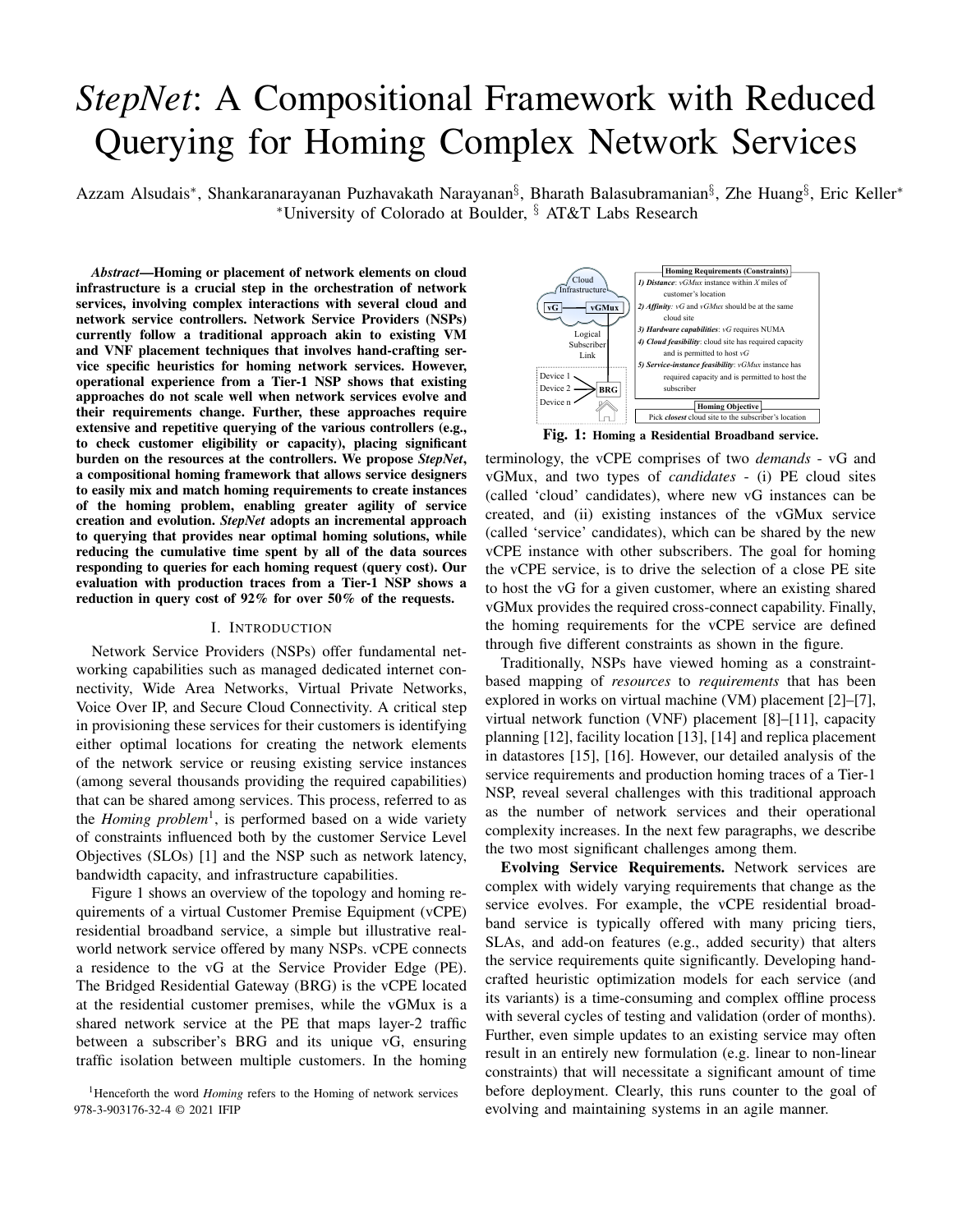Aggregating Data during deployment. The homing service requires extensive interactions with tens to hundreds of SDN, Cloud, and Network Service controllers in order to identify a feasible placement decision. This results in repeated queries to the controllers to check for run-time factors such as customer eligibility to use certain service instances or the availability of capacity in a certain cloud-site. Since these controllers are primarily responsible for running and managing the life-cycle of these network services, NSPs ratelimit these repetitive homing related queries to the controllers, which limits the scale of the homing system as a whole. Our analysis of homing traces of a Tier-1 NSP showed that, if left unchecked, these queries would often exceed the allowed rate at the controllers (2x for  $\sim$ 50% of the time) and further, these controllers cumulatively spent more than 400 seconds per homing request to answer queries for ∼50% of the homing requests. While pre-provisioning resources may help limit the need for such querying, in practice, resulting in massive overprovisioning and requires repetition when services evolve.

We address these challenges through a novel system, *Step-Net* that is based on two key innovations. First, we introduce a novel compositional framework where homing instances of a service can be described through a declarative template that consists of *compositional blocks* through which a service designer can specify service requirements, including constraints and homing objectives. These abstractions have clearly defined structures, functional behavior, and APIs. These compositional blocks can be mixed and matched by service designers to create new homing requests with considerable ease as their customer requirements evolve.

Second, we introduce an online incremental approach to the homing problem which is designed to minimize the number of queries made to the controllers, while maintaining good solution quality. It does this through two key approaches: (i) rather than evaluating the entire solution space, we start with a small set of potential solutions, ordered based on the objective value, and gradually expand this set until a good solution is found, (ii) we sequentially evaluate the feasibility of constraints, performing the least expensive (in terms of queries) first, such that we can prune candidates before needing to evaluate the more expensive constraints.

We evaluate *StepNet* guided by production traces and 12 network services obtained from a Tier-1 NSP. Using the compositional framework, we generated over 1200 variants of these services supporting varied constraints and demands with just a few days of work. We demonstrate agile service evolution by supporting new run-time objectives and common heuristics for optimization with a few hundred lines of code. Next, we show that the incremental approach adopted by *StepNet*, reduces the cumulative time spent by all of the data sources responding to queries for each homing request (*i.e.,* query cost) by  $> 1,000$  seconds for 50% of homing requests, and by  $> 10,000$  seconds for 20% of homing requests, while maintaining close to optimal solution quality.

In summary, this paper makes the following contributions:

• Highlighting critical challenges in homing gleaned from

our detailed analysis of the service requirements and the production homing traces of a Tier-1 NSP (§II).

- A novel system, called *StepNet*, that addresses these challenges through a compositional framework (§III) for designing homing instances and an incremental approach to solving them (§IV).
- Extensive evaluation using production traces, proving *StepNet*'s efficacy (§V).

## II. BACKGROUND AND MOTIVATION

Typically, the process of homing in NSPs involves two distinct phases - (1) an offline "design" phase when the network service-specific homing heuristics are built and an estimated set of resources are pre-provisioned for homing an anticipated number of service instances, and (2) a "runtime" phase where the actual homing decisions are made for each service instance as they are created by the service orchestrators. We now describe the current approaches adopted by NSPs for homing, highlighting the challenges observed with these approaches based on interactions and operational experience with a Tier-1 NSP.

# *A. Design Phase: Challenge of Evolving Services*

In the offline or design phase of the homing process the service developer generates the service model, *i.e.,* service demands, constraints and objectives described in §I, and develops service-specific optimization models and heuristics for homing the service, drawing from several works on VM and VNF placement [3]–[11], [17], [18]. These works typically formulate the placement problem using integer linear programming (ILP) or mixed integer linear programming (MILP), and propose tailor-made heuristics to relax and solve the problem for a specific use-case (*e.g.,* 5G network slicing).

Our discussions with a Tier-1 NSP revealed that this approach of developing service-specific heuristics, validating and testing them before production deployment, requires a significant Time To Market (TTM) (order of months) and resources. Further, services are often updated, creating new variants of them. For example, consider the case when a NSP wants to provide a new price-tiered offering or add a new firewall function for some subscribers. This requires additional constraints or demands that affect both the heuristic optimization models (*e.g.,* from a linear filtering constraint to a quadratic coupling constraint) and the underlying formulation of the homing heuristic. The new heuristic has to go through the entire cycle of testing and validation before production deployment, requiring a considerable amount of time. Clearly, the current approach compromises both evolvability and maintainability of network services, negating the benefits of virtualization.

Work in the peripheral space of optimizing software-defined networks seeks to simplify the optimization formulation process. For instance, SOL [19] and Chopin [20] provide a limited set of high-level APIs (*e.g.,* add link capacity constraint) to software-defined networking (SDN) applications to efficiently manage network resources. SDN applications, then, need to consume those APIs, and the framework will model those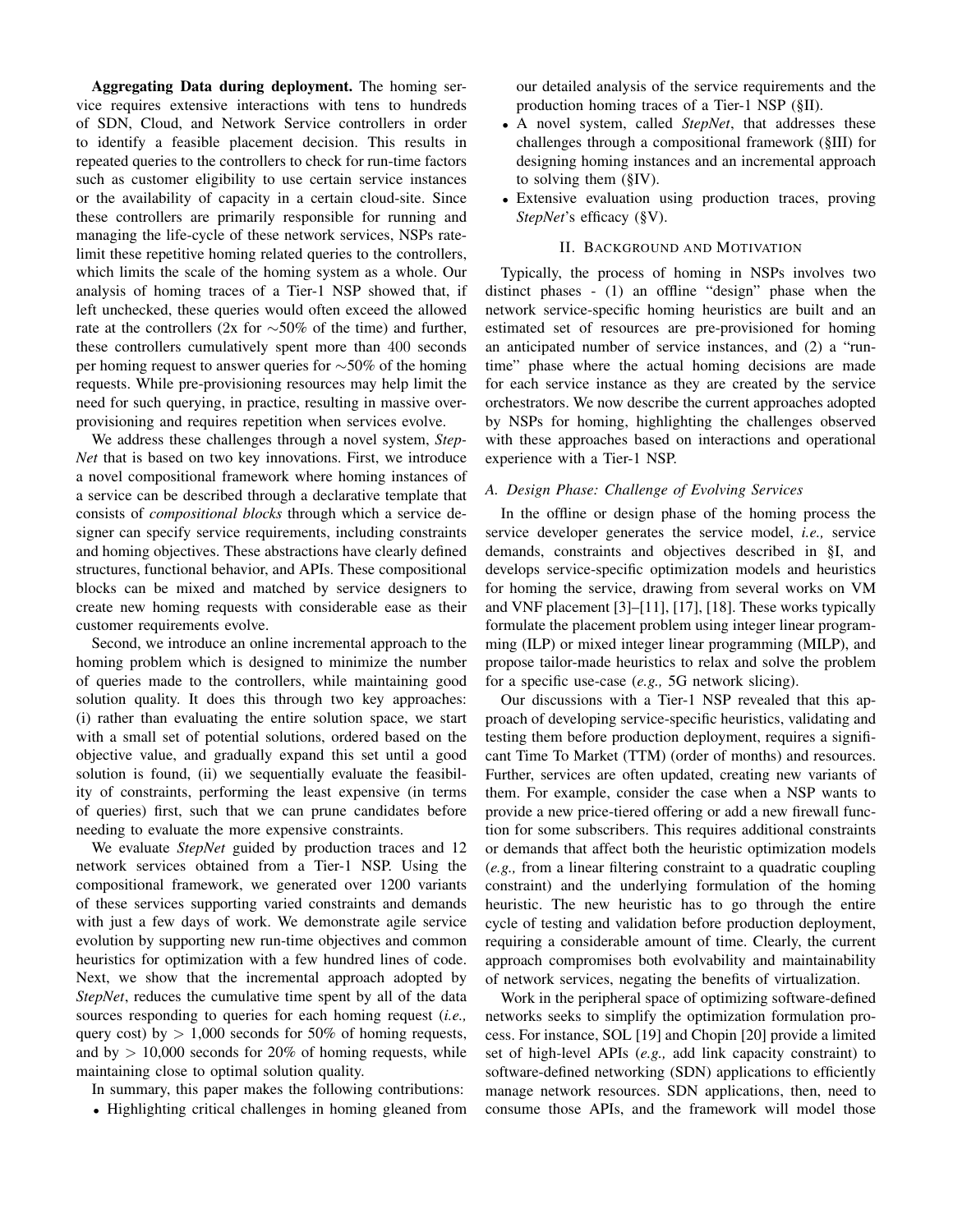

high-level API calls as LP/ILP programs, and then solve them to find the best solution. However, these works assume complete knowledge when performing the optimization, so the addition or change of one service would require re-doing the whole optimization. VNF placement approaches [8]–[11], [17], [18] have the same disadvantage.

As evidenced above, the evolutionary nature of network services makes it impractical to design a specific model and heuristic for each possible service (and its variants). To address this problem, we present a compositional framework for homing in §III where new *demands* and *constraints* can be added with minimal development effort, different heuristics can be utilized with no changes to the service model, and service models can be added or changed without affecting existing services.

## *B. Run-time phase: Challenge of Aggregating Data*

The online phase of homing begins when a new network service instance needs to be created by a service orchestrator, which invokes the homing service along with instance specific run-time inputs like Subscriber ID, Subscriber Location, *etc*. The homing service retrieves the pre-built models and heuristics from a model repository, and aggregates the data required by the models to run the heuristic on a solver like CPLEX [21]. The homing recommendations are then returned to the orchestration workflow that creates and configures these network elements based on these recommendations.

As we can see, a key aspect of the online phase is aggregating the data required for solving the homing heuristics. One approach used in practice by NSPs involves estimating the resources required for deploying an anticipated number of service instances and then reserving capacities for the tenant in the cloud. These pre-provisioned resources are inventoried in a centralized location, ready to be allocated through their respective Cloud and Service controllers when new service instances are created. This approach, however, suffers from two major problems: (i) reserving resources based on expected load across instances of the service often results in tremendous over-allocation, and (ii) as services evolve, this step needs to be performed repeatedly.

An alternative involves collecting the data on demand, which requires querying various *data-sources*, which include different inventories (for relatively static information), and multiple cloud and service controllers (for dynamic information). For example, consider the constraints for the vCPE service (Figure 1). Relatively static information such as *Distance*, *Affinity* and *Hardware capability* can be maintained in inventories/databases. However, the *cloud feasibility* constraint, evaluated at the cloud controller is inherently dynamic, and requires run-time parameters like subscriber information (*e.g.,* customer-key) and service instance information (*e.g,* tenant-id) to evaluate whether a given cloud instance can support creating a new network element of the service for the subscriber. Similarly, the *service-instance feasibility* constraint, evaluated at the service controller, requires run-time querying to evaluate whether an existing vGMux service instance has sufficient capacity/resources, and authenticated to support the new vCPE service for the given subscriber.

These queries place significant burden on the cloud and service controllers, which are primarily responsible for life-cycle management of the cloud and service instances. For instance, a SDN Controller that manages flow control needs to perform topology and configuration operations like injecting routes into the network based on operator specified rules, besides performing periodic management and monitoring activities for the services (*e.g.,* BGP connections). These controllers, which are primarily designed for service life-cycle management as opposed to large-scale query processing, are easily overburdened with a large number of repeated queries coming from the homing service. Hence, network operators typically ratelimit such queries coming from external services. Further, it is impractical for the NSP to re-design these controllers to process larger query volumes since they often depend on third party software. For example, the NSP we worked with built their SDN controller on top of the ODL controller [22].

To quantify the burden of queries at the controllers, we analyzed a week long trace of all homing related queries issued to all cloud and service controllers in a Tier-1 NSP. We make the following observations. First, the homing service would send queries at a rate at least twice the allowed rate for 22% and 44% of the time, to the least and most loaded controllers (*w.r.t.,* homing queries) respectively. To cope with this rate, the controllers queue those queries – resulting in unwanted delays. Second, both cloud and service controllers take a significant amount of time to process and respond to those queries. Figure 2a shows the CDF of the query latency observed at those controllers. As the graph shows, service controllers' query latency was more than 1 second for 20% of the queries. Third, as a result of both heavy query processing as well as query queuing, solving a single homing request takes a long time. Figure 2b shows the CDF of the total time spent by the controllers per homing request. The graph shows that about 50% of the homing requests required more than 400 seconds of controller's time across all controllers. With NSPs creating thousands of service instances every day, querying the service and cloud controllers for every new service instance is prohibitively expensive and time-consuming.

We address this challenge through an incremental approach in §IV, where we query instantaneous capacity and other required information during the run-time phase to avoid the wastage of pre-provisioning, but at the same time ensure a far reduced burden of querying at the controllers.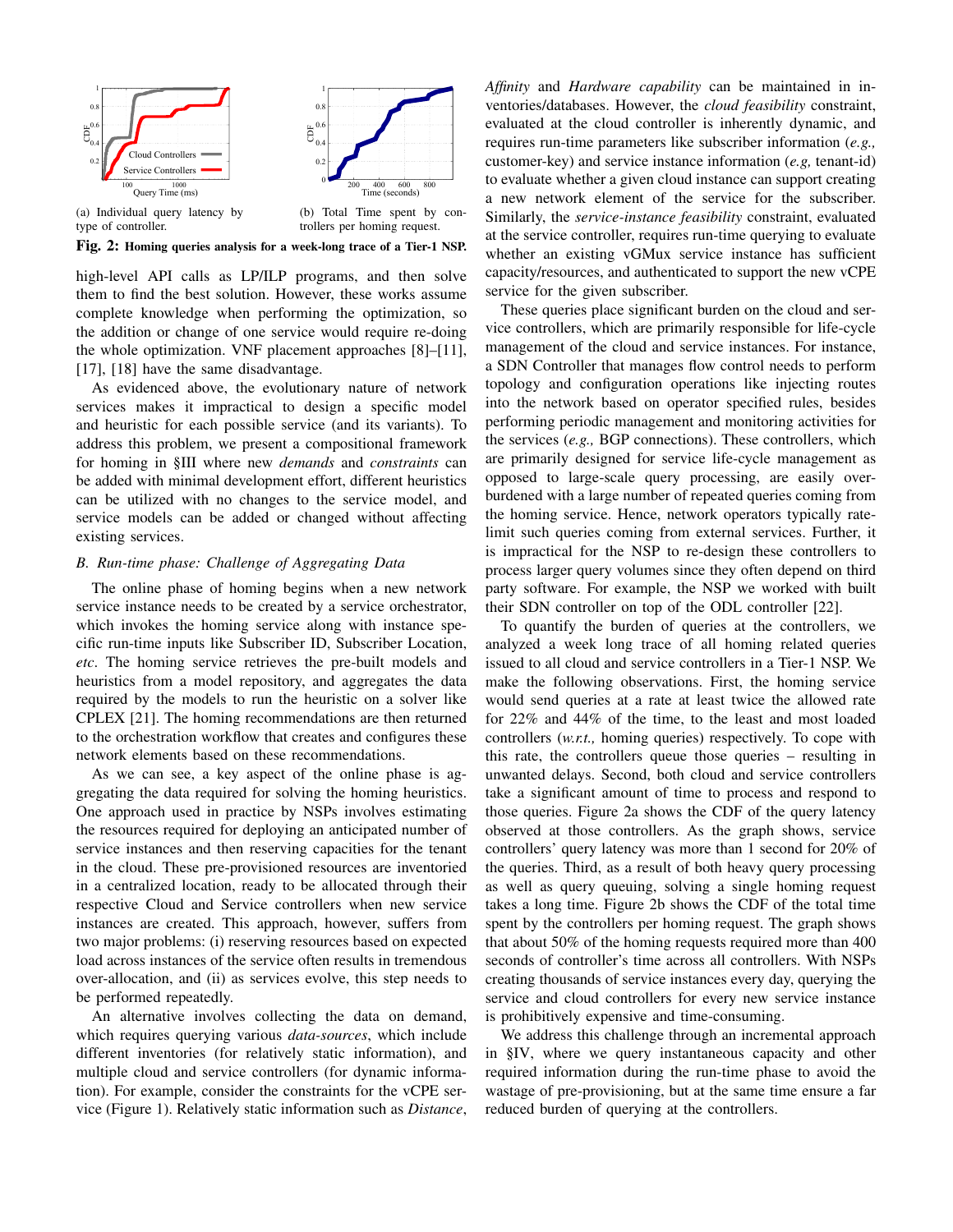## III. *StepNet* - A COMPOSITIONAL HOMING FRAMEWORK

As described in §II-A, traditional homing approaches require significant changes in the underlying heuristic optimization models when the service composition or homing constraints evolve, because optimization models have tight dependencies across the demands, constraints and objective functions. In this section, we describe how we address this challenge through our novel compositional homing framework, *StepNet*. Through this framework, homing instances of a service can be described through a declarative template that consists of *compositional blocks* which are abstractions that specify demands, candidates, constraints, objective functions, datasources and heuristic optimization algorithms (terms defined in §I, §II). These abstractions have clearly defined structures, functional behavior and APIs. Our notion of *composability* is that, as long as homing instances are created by mixing and matching these compositional blocks, our incremental approach (see §IV) can provide a solution. This enables service designers to create new homing requests with considerable ease as their customer requirements evolve.

Standardized Compositional Behavior. The composition blocks, specifically the constraints and objective functions, have standardized interfaces and pre-established functional behaviors. For instance, all constraints are designed as plugins exposing a common interface, solve (homing-context, candidate-set, data-sources), where the homingcontext is an object that captures the current state of the homing request being processed including the demands, constraints, and input parameters. The candidate-set is an input set of candidates which are found feasible until the point when the current constraint is invoked. The data-sources specify what data sources need to be queried to collect information required to evaluate the constraint. All constraints exhibit a consistent filtering behavior, which eliminates zero or more candidates that do not meet the constraint's requirements, and returns a subset (not necessarily a strict subset) of the input candidate-set. Similarly, all objective functions expose the interface compute(optimization-goal, normalization-function, cost-function). The optimization-goal can be to minimize/maximize, while the cost-function can represent different metrics like latency, utilization, dollar costs, *etc*, while the normalization-function allows joint optimization with multiple metrics like latency and utilization by normalizing these values.

Library of Composition Blocks. We distill our detailed study of production services to create a library of composition blocks [23], through which a service designer can obtain common demands, constraints and objective functions. For example, our library contains the candidate types of 'cloudregion' and 'service-slice' and the associated inventories. The service designer simply needs to mention the VNFs that correspond to these demands. Similarly, the library also contains the constraints for zone and capacity and only the instance specific details like the demands and the actual bandwidth (among others) need to be specified. The library elements for the objective function and heuristics operate in a similar way.

```
Listing 1 Structure of a Homing template instance
```

```
RUN-TIME PARAMETERS:
     instance-id : 'id of current service instance
     ,→ being created'
                      : 'Best-fit'<br>: 'id'
     customer-id<br>vpn-key
                        vpn-k1'DEMANDS:
     VNF-X:<br>cand-type :
                        'cloud-region'
          inventory : 'cloud-controller'
     VNF-Y:
          cand-type : 'service-slice'
          inventory : 'network-srvc-provider'
CONSTRAINTS:
     cons-Z:
          demands : [VNF-X, VNF-Y]<br>type : 'zone'
                      type :<br>type :<br>type :
          zone : 'cloud-region'<br>qualifier : 'same'
          qualifier :
     cons-C:
          demands : [VNF-Y]<br>type : 'capacity'
          resources : {'BW' : '1Gbps'}
subscriber-info: {'id' : customer-id,
                                'key' : vpn-key}
OBJECTIVE-FUNCTION:
     f1:
          f-type : 'cost'
          demands : [VNF-X, VNF-Y]
```
Homing Template. To enable service designers to specify various compositional blocks, we provide a declarative template inspired by OpenStack's Heat template [24], appropriately extended to support the composition blocks described below. Listing 1 shows the structure of a homing specification for the example of the vCPE service described in Figure 1. The RUN-TIME PARAMETERS block captures the run-time inputs required for homing, like subscriber information and authentication keys that are typically used to evaluate the constraints (*e.g.,* vpn-key is used in cons-C). The DEMANDS block represents the network elements of the service, the candidate types for each of these elements and the inventory source from which these candidates can be drawn. The CONSTRAINTS block lists the constraints, their parameters and the specific *demands* to which the constraint applies. Some constraints are pertinent to a specific demand (*e.g.,* bandwidth capacity required by a VNF), while some constraints span multiple demands (*e.g.,* distance between two VNFs of the service). The OBJECTIVE-FUNCTION block specifies the target metric optimization like dollar costs, latency, *etc*. Except for the DEMANDS block, the other composition blocks are optional. For instance, some real-world network services do not have any hard constraints, but require optimality of an objective function metric. Finally, the heuristic algorithm that invokes these constraints and objective functions to meet the service homing requirements, can be selected as a part of the composition. For instance, the same homing template instance shown in Listing 1 can be used with either a heuristic best-fit search algorithm or a shortest-path search algorithm<sup>2</sup>.

To illustrate how our compositional framework allows service evolution, consider the example of vCPE service (Fig-

<sup>&</sup>lt;sup>2</sup>This template serves as an example and is not intended to be an exhaustive description of all possible composition blocks.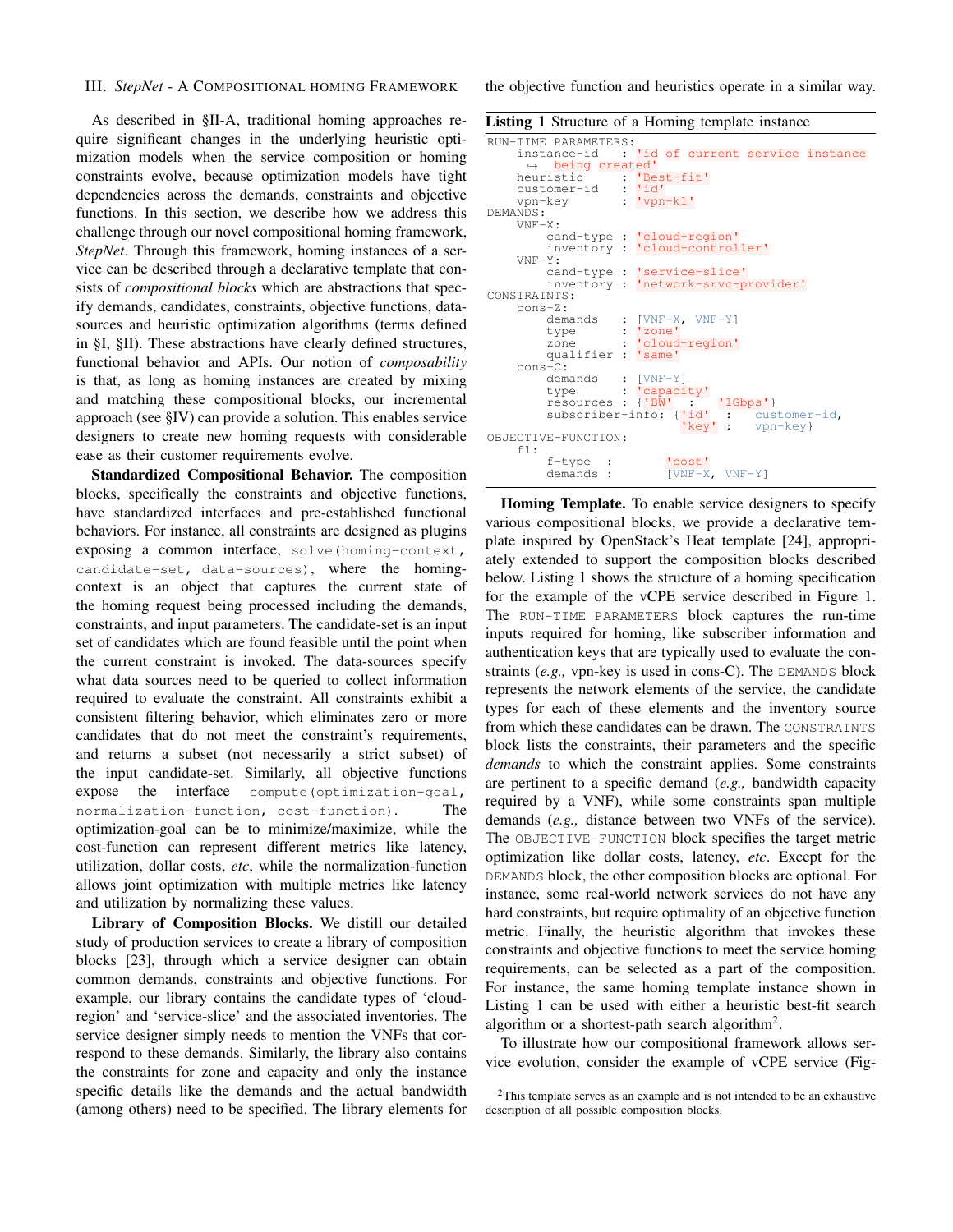ure 1) providing an added Firewall (vF) function such that the cloud site hosting the vF has sufficient capacity and the vF is co-located with the vG. The vF would be a new *demand* in the DEMANDS block, and the co-location requirement for the vF can be easily added by modifying the *Affinity* constraint to include the vF along with the vG and vGMux. The capacity requirement would be a new *cloud feasibility* constraint added to the CONSTRAINTS block. This compositional framework supports over 1000 instances of production services (see §V) with varying demands and constraints ranging from traditional use-cases like WAN, Private Virtual Networks, and even futuristic network services such as 5G Network Slicing [25].

## IV. INCREMENTAL APPROACH TO HOMING

As described in §II-B, traditional homing approaches place substantial burden on the controllers that need to be queried for *run-time* information as part of the homing process. We propose an incremental approach that minimizes the queries made to the controllers while maintaining a reasonable level of solution quality, by leveraging two independent dimensions:

- Objective-based candidate ranking: we limit the number of candidates against which the constraints shall be evaluated by incrementally increasing the set of candidates used until a quality solution is found (*i.e.,* we incrementally explore the overall search space of candidates).
- Cost-based ordered constraint evaluation: we order constraints such that the least expensive constraints are evaluated first. In doing so, we can more quickly prune out candidates that are not feasible, and only evaluate the most expensive constraints when we know the rest of the constraints are feasible.

In this section, we first describe an overview of the incremental approach (IV-A), and then we expand on the two key concepts that enable it: objective-based candidate ranking (IV-B) and cost-based ordered constraint evaluation (IV-C).

## *A. Incremental Approach Overview*

The incremental approach, in a nutshell, iteratively and carefully expands the search space until it satisfies certain stopping criteria. We highlight our incremental approach in Algorithm 1. The main procedure, FINDSOLUTION, is called for each homing request (an instance of the template presented in Listing 1) and should return a solution (if any). In order to obtain the initial set of potential candidates to pass into FINDSOLUTION for each of the demands, *StepNet* queries multiple data-sources, including the NSP inventory and cloud controllers to determine what candidates can be used by each demand. We treat this as a fixed (minimal) cost for each homing request. To enable the incremental approach, we first rank the candidates (§IV-B) for each of the demands (line 2) in a way that favors "good" candidates that have a higher chance of yielding quality solutions. The second step, which is triggered by the solution call in line 11, is to evaluate the constraints in a cost-based order (§IV-C), from most to least expensive, to enable early elimination of candidates.

# Algorithm 1 Incremental Algorithm

| Input:                                                                        |
|-------------------------------------------------------------------------------|
| $r$ : instance of a homing request consisting of: demands, constraints,       |
| objective function, and a set of initial candidates for each demand           |
| $p$ : instance of a heuristic algorithm (e.g., best-fit, exhaustive)          |
| $step:$ incremental step (candidate subset) size                              |
| tol_thresh: local solution tolerance threshold                                |
| <b>procedure</b> $\text{FINDSOLUTION}(r, p, \text{step}, \text{tol\_thresh})$ |
| RANKCANDIDATES(r)                                                             |
| $best = null$<br>$\triangleright$ keep track of best solution                 |
| $tolerance = 0$<br>$\triangleright$ used for stopping_condition               |
| Start with empty <i>available-candidates</i> for each demand                  |
| while True do                                                                 |
| <b>if</b> stopping_criteria <b>then</b>                                       |
| break                                                                         |
| for each $d \in r$ demands do                                                 |
| increment <i>available-candidates</i> [d] by <i>step</i>                      |
| $sol = p$ .solution(r, available-candidates)<br>$\triangleright$ triggers     |
| constraints evaluation                                                        |
| if $sol = null$ then                                                          |
| $step = step * 2$                                                             |
| go to 6                                                                       |
| $step = original size$                                                        |
| <b>if</b> first solution or sol is better than best then                      |
| $best \leftarrow sol$                                                         |
| $tolerance = 0$                                                               |
| $\triangleright$ sol did not improve solution quality<br>else                 |
| $tolerance++$                                                                 |
| return best                                                                   |
|                                                                               |

Incremental Search Space Exploration. For each demand, we start with an empty set of *available-candidates* (line 5) – the set of candidates that should be ready for constraint evaluation. In each iteration, then, we increment this set by a step (line 10), which is set to some percentage of the whole set of initial candidates (*e.g.,* 2%).

We note that in each iteration, we include the union set of *available-candidates* of all previous iterations plus the current one such that  $C_{(i,d)} = C_{(i-1,d)} \bigcup C'_d$  where  $C_{i,d}$  represents the *available-candidates* set for demand d in iteration i and  $C_d$  represents the new candidates added in iteration *i*. This is necessary since we cannot discard candidates from previous iterations as it will break dependencies imposed by pairwise constraints. Such constraints could force us to choose one candidate for demand X in one iteration, and choose another candidate for demand Y in a different iteration.

Optimizer Independence of the Incremental Approach. After populating the *available-candidates* set for each of the demands in r, we pass r and *available-candidates* to the optimizer instance (line 11) where it evaluates the constraints for those *available-candidates*. By making the optimizer agnostic to how candidates are made available, the network operator can plug in any optimization algorithm (*i.e.,* optimizer instance) without modifying the logic of how candidates should be added to the *available-candidates* set. All the optimizer does is evaluate the constraints for *available-candidates* (triggered by the solution call on line 11), and according to its logic, decide what candidates to choose for which demand.

Adaptive Steps. Assigning a small value to the step size (step) helps reduce the number of queries to be sent by reducing the number of candidates against which the constraints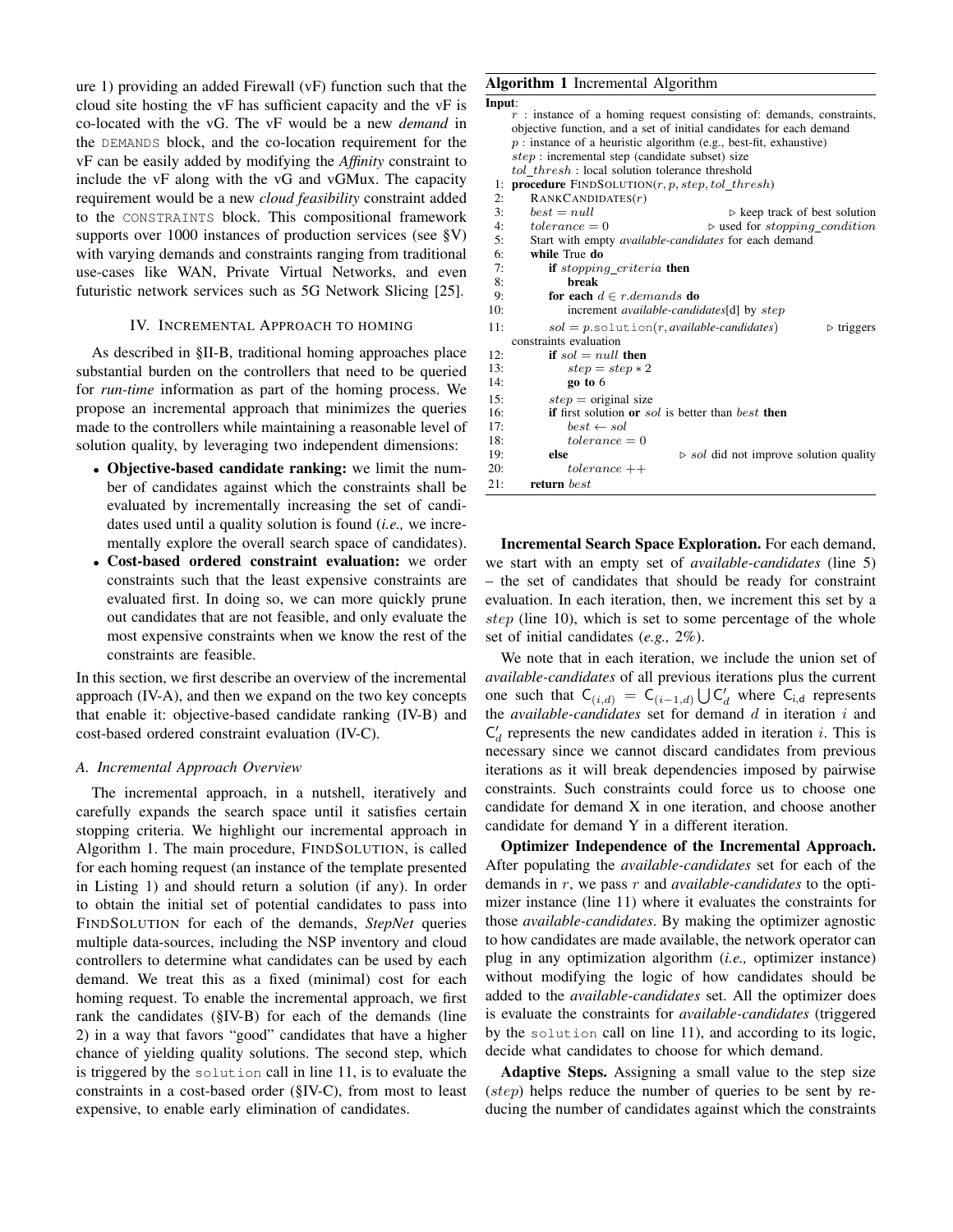are evaluated. However, when there are no feasible candidates in the first few iterations, the incremental algorithm can take a long time to find the first solution. To avoid this, we make the *step* adaptive such that each time the optimizer is not able to find a solution (line 12), we double the *step* size (line 13). When *any* solution is found, we restore the original *step*.

Terminating the Incremental Loop. After getting a solution sol (line 11), the incremental algorithm evaluates it, and decides whether to accept it (lines 17-18) or to tolerate it by incrementing the *tolerance* counter (line 20 – when sol is not "better" than the best solution so far, by comparing their objective values). The incremental algorithm terminates when certain *stopping\_criteria* are met such as when *tolerance* exceeds tol\_thresh, a tolerance threshold that can be specified by the operator. Another metric that can be incorporated into the stopping criteria is an upper limit on the number of queries that can be made. We describe our stopping criteria in §V.

# *B. Objective-based Candidate Ranking*

Since we incrementally increase the set of candidates available to be evaluated until we find a good solution (calculated on line 11 in Algorithm 1), we can reduce querying if we can find a good solution in as few iterations as possible. This requires that the candidates in early iterations are "good" candidates, so we do not have to proceed to later iterations. To rank the candidates, we leverage the objective function in the following manner. First, we construct a tree where each level in the tree consists of the lists of candidates for a given demand (where each demand is its own level). Each node is connected to the nodes in the next level down (for the next demand), with an edge weight that is set to the added cost of including the given candidate for that demand in the solution according to the objective function. For demands that are not part of the objective function, edge weights are all set to the same value for that demand. A solution path, then, is one candidate from each level in the tree. The rank of the candidate is based on the best solution-path value among each of the solutions paths that cover that candidate.

While the objective function does not indicate whether the candidate is a feasible candidate, it does indicate whether it could be a *good* candidate. We use this to determine how to incrementally increase the set of candidates used in a given iteration. This, in turn, reduces the number of candidates we need to test for feasibility, which is the expensive part of homing. Interestingly, limiting the set of candidates to only those with the best objective values can actually improve the solution quality of the optimization heuristic (see §V), because it increases the chance of selecting a better local optimum.

Note that, objective-based candidate ranking in itself does not incur much query overhead since most services that we found in the Tier-1 NSP do not optimize (*i.e.,* their objective functions) for *run-time* information.

## *C. Cost-based Ordered Constraint Evaluation*

We choose to evaluate constraints in a sequential, ordered manner to eliminate additional queries for candidates once

we know they are infeasible. Unlike *static* constraints (location proximity, zone, *etc*), evaluating *run-time* constraints (instance-feasibility, network latency, *etc*) against a set of candidates triggers queries to be sent to collect *run-time* information for those candidates. Clearly, *static* constraints are the least expensive to evaluate since they do not require queries, and evaluating them first helps prune the set of candidates before getting to evaluate *run-time*, and therefore more expensive constraints. Doing so allows us to evaluate *all* constraints, but against a smaller set of candidates.

When the *static* constraints indicate that a candidate is still feasible, we need to start evaluating the *run-time* constraints. In §II-B, we saw that different queries have different costs, and as such, we still would like to order the constraints. Determining how expensive a *run-time* constraint is to evaluate cannot be directly derived from the constraint properties. So, instead, we propose using past query logs to help calculate a real-time cost for each of the constraints that *StepNet* supports. We assign the rank (or cost) of a constraint as follows:  $C(cons) = l * f$ , where  $l$  and  $f$  are the median latency and frequency of queries triggered by constraint cons in past logs within a recent time window, respectively. Performing this offline task periodically allows our constraint ranking function to adapt to continuous changes in the network as well as adapt to new constraint types. To bootstrap the process when logs are not available, we assign equal ranks to *run-time* constraints, and after solving a number of homing requests, we re-evaluate these ranks.<sup>3</sup>

## V. EVALUATION

In this section, we validate our key contributions of the compositional homing framework (§III), and the incremental approach (§IV) by answering these two key questions: (i) can we easily compose homing requests for various network services using *StepNet*'s *compositional blocks*? And (ii) does the incremental approach significantly reduce the query cost while retaining quality of solution?

# *A. Experimental Setup*

Implementation We have implemented *StepNet* in Python with ∼10k LoC. Our current implementation supports 10 types of constraints, 3 optimization heuristics, and 7 objective functions – *all of which are implemented as plugins with APIs that can be easily consumed*. *StepNet* consists of many components (controller, interpreter, optimizer, data router, *etc*) that are designed as microservices that can scale independently. Due to space constraints, we defer the design and implementation of this micro-services architecture to a future paper. This implementation is now being deployed in the production network of a tier-1 NSP.

Trace-driven Evaluation. We collected 7 consecutive days of longitudinal homing traces from the production logs of a tier-1 NSP, which includes the homing requests, query parameters, query responses and latency observed for the

 $3$ We note that our incremental approach is independent of and orthogonal to the constraint type (be it quantitative or qualitative), and only affects the number of candidates being processed by the constraint.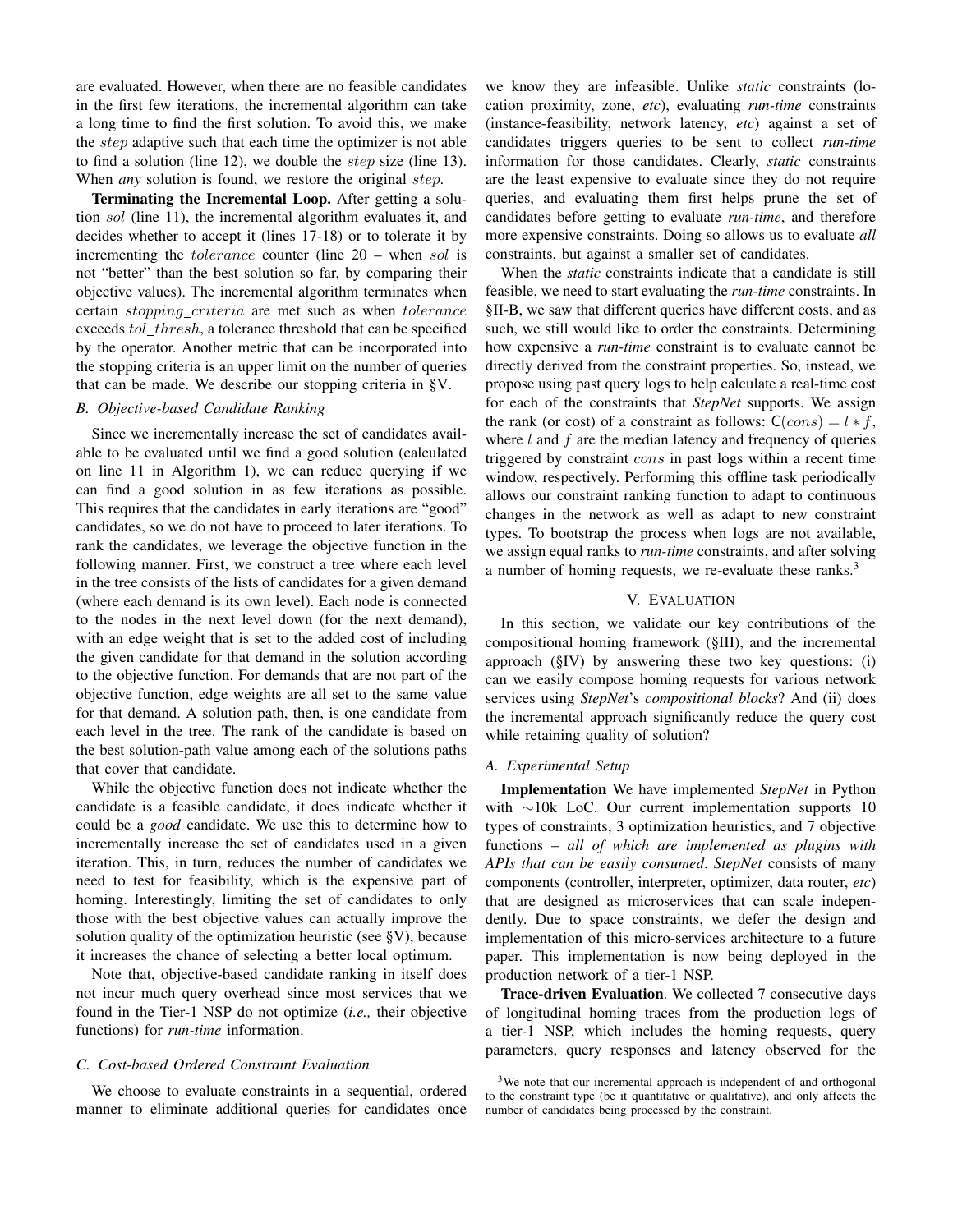queries sent to the different controllers. We used data collected from the trace to comprehensively emulate various aspects of a homing service running in production by following the same distribution found in the trace for the following aspects: feasibility/capacity responses (*i.e.,* whether a cloud site has enough capacity to home a given demand), query latency, geographical location density (*i.e.,* how many cloud sites per country). With our emulation framework, we emulate a total of 2400 cloud sites and service instances (*i.e.,* potential candidates), enabling us to evaluate *StepNet* at a large scale.

# *B. Supporting Flexible Service Composition*

The traditional approach to homing, where new optimization models and heuristics are designed for each new service offering, incurs significant effort that runs counter to the requirements of maintainability and evolvability of services in NSP infrastructures (§II). One of the main goals of *StepNet* is to easily accommodate new network services by allowing service designers to compose homing requests for such services by mixing and matching different constraints and objective functions through our compositional framework.

Easy Service Composition. To demonstrate *StepNet*'s ability to accommodate various services, we obtained 12 service models from a tier-1 NSP, ranging from simple ones (1 demand, 1 constraint) to more complex ones (6 demands, 42 constraints), covering single-homed as well as multi-homed services. In a few days, the service designers could generate the homing requests for those services using the template in Listing 1. Further, for each of the 12 services, then, we generate 100 instances that have different *run-time* parameters (required capacity, customer location, *etc*), while ensuring that we retain the same *service model* including demands, constraints, and constraint types as observed in production. This enabled us to create 1200 homing request instances with which we can test the incremental approach.

Supporting Service Evolution. Our base implementation of *StepNet* could support all the constraints required for the 12 services. However, a *run-time* objective function (minimize resource utilization) required by one of the services was not originally part of our implementation. With only 78 lines of code, we were able to implement this function along with the necessary data hooks to query cloud controllers for resource utilization information. This highlights the ease with which *StepNet* can adapt to evolving service/business requirements.

Supporting Pluggable Optimization Heuristics. Since our incremental approach is decoupled from the specific optimization heuristic, contrary to existing solutions that design a service-specific heuristic for each use-case/service, we can plug-in a variety of optimization heuristics through our compositional framework (line 11 in Algorithm 1). To demonstrate this aspect, we wrote two basic heuristic algorithms: *random* and *shortest-path first* (*SPF*), as well as a state-of-the-art optimization heuristic: backtracking best-fit (*BACBF*).

The *Random* heuristic randomly assigns a feasible *candidate* to a given *demand*. The *SPF* heuristic, on the other hand, is more comprehensive. It exhaustively identifies the best



Fig. 3: Results of running 1200 homing requests. This shows that the incremental approach not only reduces *query cost* (left) for all three heuristics, but it does so while improving *solution quality* (right).

candidate-demand mappings that optimize the objective value based on an implementation of Dijkstra's algorithm [26]. The *BACBF* heuristic is a modified version of the best-fit optimization heuristic augmented with a backtracking ability. Best-fit has proven very effective in recent placement optimization studies [8], [27], [28]. For details on how we implement each of these optimization heuristics we refer the reader to [29].

#### *C. Reducing Query Cost with the Incremental Approach*

We evaluate *StepNet*'s incremental approach to answer the following questions: (1) how much cost is the incremental approach able to reduce? (2) does the incremental approach impact solution quality (*i.e.,* objective value)? (3) is there a benefit to objective-based candidate ranking? and (4) is there a benefit to cost-based constraint ordering?

To answer these questions, we ran a set of experiments evaluating *StepNet* on CloudLab [30]. We use the three heuristics described in §V-B with two configurations: with the incremental approach described in §IV (where we let the incremental approach decide what candidates the heuristic should see – denoted with inc) and without it (where we pass all potential candidates to the heuristic – denoted with all). Doing so yields six heuristic variants: *Random*-all, *Random*-inc, *SPF*all, *SPF*-inc, *BACBF*-all, and *BACBF*-inc. Since the *SPF*-all configuration is the most comprehensive, we treat its solution for a given homing request as a baseline to measure how good the solutions of other heuristic configurations are. Moreover, we timeout *SPF*-all (and for that matter all heuristics) after 30 minutes of processing time, and use the best solution it could calculate at that point.

Incremental algorithm parameters. For the incremental versions of the heuristics, we set the step size (step) to 2% of the initial candidate set (while enabling adaptive steps), and we used a minimum of 5% improvement of any two successive solutions as our tolerance threshold  $(tol\_thresh)$ . We also used a relaxed *stopping\_criteria* throughout our experiments that terminates the incremental algorithm if either:  $tolerance > 1$ , processing timeout (30 minutes) is reached, or the total number of queries exceeds 2K queries. We generated these parameters by experimenting with a range of values and selected ones that yielded the best outcome. We note that we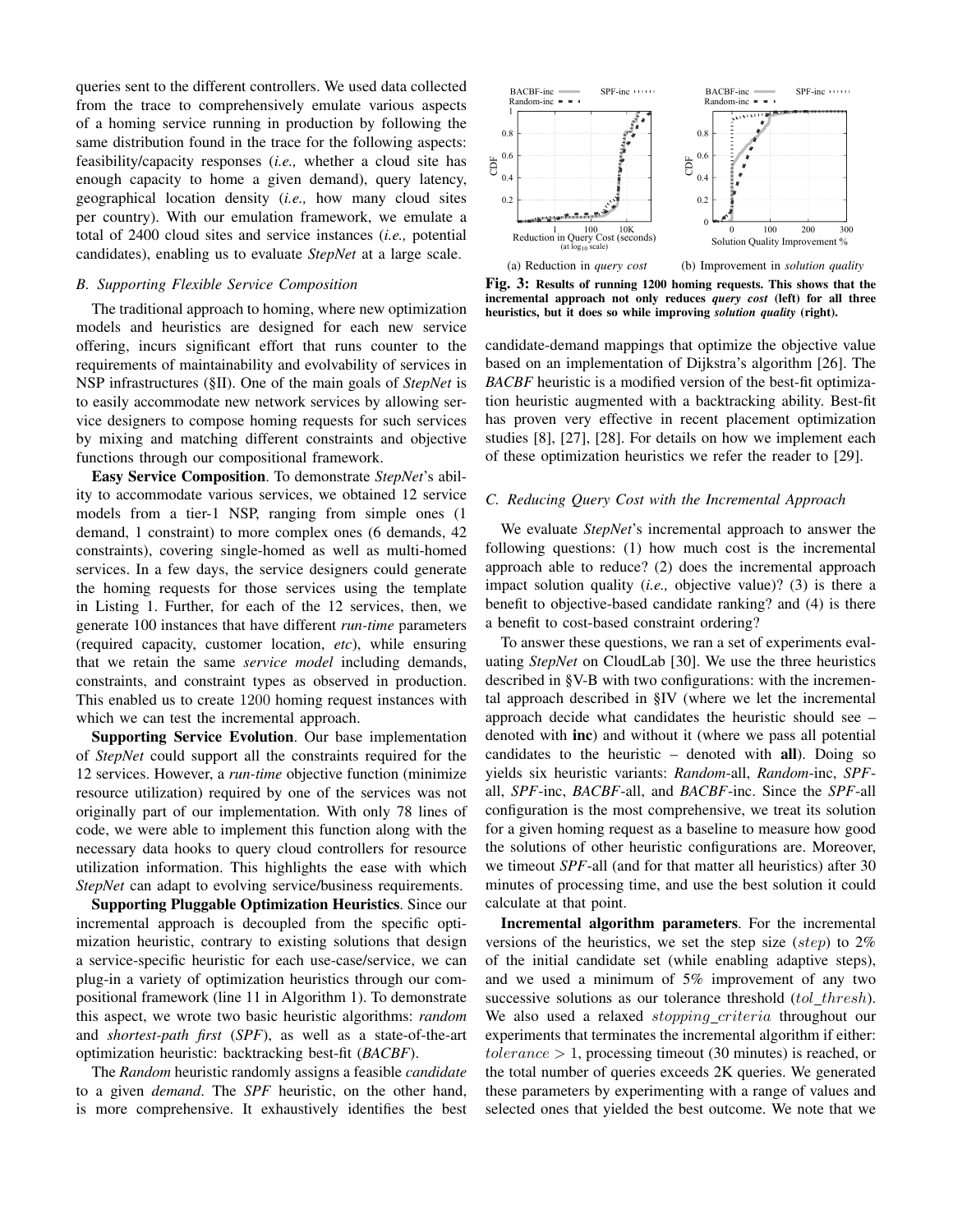enable ordered constraint ranking for both incremental and non-incremental versions in our evaluation.

## *How well does the incremental approach work?*

We ran experiments with the 1200 homing requests, that we generated for the 12 services described earlier, through all six configurations described above. For each homing request, we measure two key metrics: *query cost* and *solution quality*. The *query cost* is the cumulative time spent by all data sources in responding to queries issued for a given homing request, which represents the "load" placed on the corresponding controllers. The *solution quality* is a percentage value that shows how close a given heuristic's objective value to the baseline's (*SPF*-all) objective value. A value greater than 100% indicates that a solution is better than the baseline.

Does the incremental approach reduce *query cost*? Figure 3a shows reduction in *query cost* with the incremental approach over the non-incremental approach for all the heuristics. The X-Axis shows the reduction in *query cost*, while the Y-Axis shows the CDF of the fraction of 1200 homing requests. From the graph, we make several observations. First, the incremental approach reduces the *query cost* across all three heuristics, highlighting the benefits of our incremental approach. Next, the incremental approach was able to reduce the *query cost* when compared to the non-incremental heuristics by more than 1K seconds for about 80% of homing requests (and by more than 10K seconds for 20% of homing requests). Finally, the incremental approach was able to (not shown in Figure 3a) reduce 60% of the *query cost* for 80% (and 95% for 20%) of the homing requests.

Does the incremental approach impact *solution quality*? Figure 3b shows the CDF of the percentage improvement in *solution quality* with the incremental approach over their nonincremental counterparts for all the three heuristics. The incremental approach improves the *solution quality* for the majority of cases for the *BACBF* (50%) and *Random* (70%) heuristics, and provides comparable *solution quality* for the *SPF* heuristic. The benefits primarily come from the incremental algorithm's ability to intelligently rank candidates by favoring those that could lower the objective value (for minimizing objective functions) while limiting the search space. This, in turn, helps the heuristics terminate at a better local optimum. For a small fraction of homing requests, the incremental approach degrades the *solution quality* by at most 43% due to its limiting the candidate search space. We argue that this is a reasonable trade-off especially when considering the substantial reductions in *query cost*. Henceforth, due to space constraints, we only show results for the *BACBF* heuristic, since it consistently outperforms the others.

Objective-based vs. random candidate ranking. We now compare *BACBF*-inc for 100 homing requests for the same service with two configurations of candidate ranking: (1) random candidate ranking, and (2) objective-based candidate ranking. Figure 4a shows a scatter plot with the *solution quality* along the X-Axis and *query cost* along the Y-Axis. A value greater than 100% for the *solution quality* indicates a better solution,



(a) Objective-based candidate ranking vs. random ranking

(b) Enabling/disabling cost-based constraint ranking

Fig. 4: Key features of the incremental approach (using *BACBF*-inc): objective-based candidate ranking (a) and cost-based constraint ranking (b), provide significant benefit to *solution quality* and *query cost*.

while a value less than 100% indicates a degradation in the *solution quality*. As observed from the graph, while objectivebased ranking does not provide significant value in terms of *query cost*, it provides significantly better (3x for 50% of requests) *solution quality* (X-Axis).

Benefits of cost-based constraint ordering. Finally, we run 100 homing requests through two configurations of the *BACBF*-inc heuristic: (i) with the cost-based constraint ranking and (ii) without constraint ranking. We select one of the 12 services that had the most number of constraints – 42 constraints spread across 6 demands of the service. To highlight the penalty of incorrect ranking, we reversed the ordering of constraints for the latter configuration (ii). Doing so provides us with a lower bound for parallel constraint evaluation (*i.e.,* the same candidate set is evaluated by all constraints).

Figure 4b shows a scatter plot with the *query cost* along the Y-Axis and *solution quality* along the X-Axis. We observe that the *query cost* increases by at least one order of magnitude, when cost-based constraint ranking is disabled. Further, this leads to significant degradation in *solution quality* (higher objective values). In theory, constraint-ordering should not affect the final outcome of an algorithm and hence the quality of the solution. However, in our experiments, evaluating queryintensive constraints (*i.e.,* with cost-based ranking disabled) in the initial stages of constraint evaluation causes the incremental algorithm to hit the time-out limit of 30 minutes.

#### VI. CONCLUSION

Homing of VNFs is a crucial part of the life-cycle management of complex network services. Traditional approaches to homing adopted by NSPs are service-specific and do not easily accommodate service evolution, critically affecting the maintainability of these services. Further, homing involves burdensome querying of several cloud, SDN and service controllers, the query cost of which needs to be limited. Our compositional homing framework, *StepNet*, was designed to solve these challenges, catering to a growing number of services. Our results show that our incremental approach is able to provide good quality solutions, while reducing query costs by 92% for half of the homing requests when compared to non-incremental approaches.